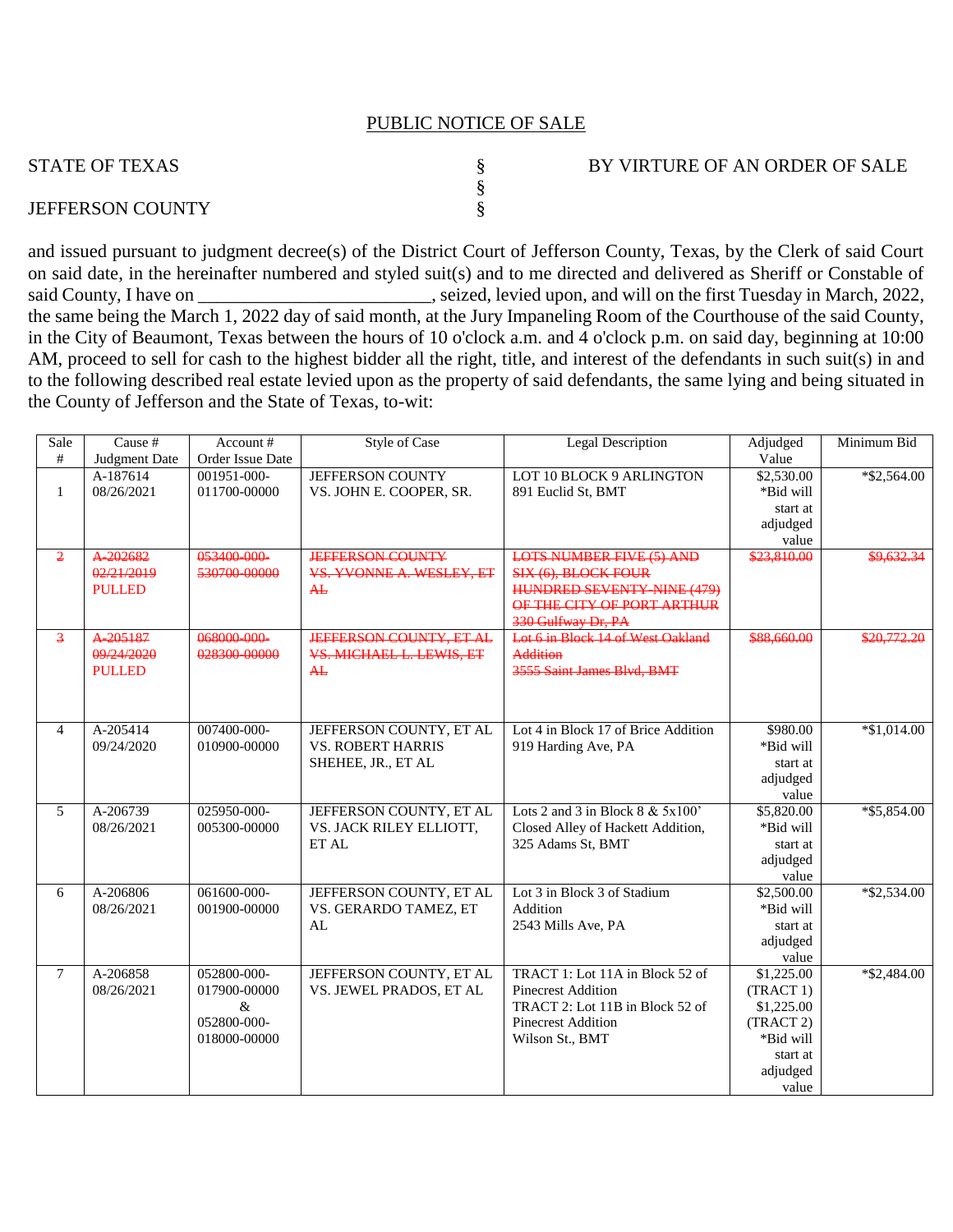| 8    | A-207143               | 051800-000-  | JEFFERSON COUNTY, ET AL                     | The West 50 feet of Lots 3 and 4 in                 | \$1,470.00              | $*\$1,504.00$  |
|------|------------------------|--------------|---------------------------------------------|-----------------------------------------------------|-------------------------|----------------|
|      | 08/26/2021             | 013700-00000 | <b>VS. BEULAH FLOWERS</b>                   | Block N of the O. H. Pennock and                    | *Bid will               |                |
|      |                        |              |                                             | <b>Sam Potts Addition</b>                           | start at                |                |
|      |                        |              |                                             | 2680 Hegele St, BMT                                 | adjudged                |                |
|      |                        |              |                                             |                                                     | value                   |                |
| 9    | A-207146               | 053300-000-  | JEFFERSON COUNTY, ET AL                     | Lot 3 in Block 38 of Port Acres                     | \$5,750.00              | $*$ \$5,784.00 |
|      | 08/26/2021             | 151700-00000 | VS. JOHN HENRY RAVEY,<br>ET AL              | <b>PA</b>                                           | *Bid will               |                |
|      |                        |              |                                             |                                                     | start at<br>adjudged    |                |
|      |                        |              |                                             |                                                     | value                   |                |
| 10   | A-207619               | 038750-000-  | JEFFERSON COUNTY, ET AL                     | S1/2 OF N1/2 LOT 6 BLOCK 3                          | \$3,016.00              | *\$3,050.00    |
|      | 08/26/2021             | 007200-00000 | VS. RALPH CONSTANDINE                       | .25 AC. LUCAS ACRES                                 | *Bid will               |                |
|      |                        |              |                                             | 5120 Wilshire Dr, BMT                               | start at                |                |
|      |                        |              |                                             |                                                     | adjudged                |                |
|      |                        |              |                                             |                                                     | value                   |                |
| 11   | A-207632               | 053300-000-  | JEFFERSON COUNTY, ET AL                     | 160x209.9x80.4x185.3 Tract 5 Lot                    | \$7,268.00              | $*$ \$7,302.00 |
|      | 08/26/2021             | 009500-00000 | VS. RANDY LEE ROMERO,                       | 10 Block 1 Port Acres & Pt Canal                    | *Bid will               |                |
|      |                        |              | SR.                                         | R/W                                                 | start at                |                |
|      |                        |              |                                             | 2461 67th St, PA                                    | adjudged                |                |
| 12   | A-207637               | 053400-000-  | JEFFERSON COUNTY, ET AL                     | Lot Three (3), In Block Three                       | value<br>\$1,225.00     | $*$ \$1,259.00 |
|      | 08/26/2021             | 441000-00000 | VS. HEREIDA MORALES                         | Hundred Ninety-Three (393) City Of                  | *Bid will               |                |
|      |                        |              |                                             | Port Arthur                                         | start at                |                |
|      |                        |              |                                             | 1428 Stilwell Blvd, PA                              | adjudged                |                |
|      |                        |              |                                             |                                                     | value                   |                |
| $+3$ | A-207695               | 051250-000-  | <b>JEFFERSON COUNTY, ET AL</b>              | <b>Lot 33 Block 5 Pear Orchard Estates</b>          | \$76,116.00             | \$32,440.03    |
|      | 08/26/2021             | 008900-00000 | <b>VS. PATSY RUTH GUILLORY</b>              | 4120 Cadillac Ln, BMT                               |                         |                |
|      | <b>PULLED</b>          |              |                                             |                                                     |                         |                |
|      |                        |              |                                             |                                                     |                         |                |
| 14   | A-207697               | 005250-000-  | JEFFERSON COUNTY, ET AL                     | WEST 2/3 OF LOT 79 TO LOT 81                        | \$120,772.00            | \$39,299.63    |
|      | 08/26/2021             | 005300-00000 | VS. SOUTH PARK CYCLE,                       | <b>BLOCK 7 BLANCHETTE 1ST</b>                       |                         |                |
|      |                        |              | LLC, ET AL                                  | 1498 College St, BMT                                |                         |                |
|      |                        |              |                                             |                                                     |                         |                |
|      |                        |              |                                             |                                                     |                         |                |
| 15   | B-195398               | 048200-000-  | <b>JEFFERSON COUNTY</b>                     | LOT 2 BLOCK 5 OAKLAWN 2                             | \$36,110.00             | \$23,349.58    |
|      | 09/03/2014             | 007800-00000 | <b>VS. FORRIS MITCHELL, ET</b>              | 5700 Wheatley Ave, PA                               |                         |                |
|      | <b>PULLED</b>          |              | AE                                          |                                                     |                         |                |
|      |                        |              |                                             |                                                     |                         |                |
|      |                        | 025300-000-  |                                             |                                                     |                         |                |
| 16   | B-197526<br>03/03/2016 | 040200-00000 | JEFFERSON COUNTY<br>VS. LARRY G. SEAMAN, ET | LOT 10 BLOCK 37 GRIFFING<br><b>RESIDENTIAL PARK</b> | \$7,130.00<br>*Bid will | $*$ \$7,164.00 |
|      |                        |              | AL                                          | 4507 Springdale St, PA                              | start at                |                |
|      |                        |              |                                             |                                                     | adjudged                |                |
|      |                        |              |                                             |                                                     | value                   |                |
| 17   | B-198451               | 044650-000-  | JEFFERSON COUNTY                            | LOT 6 BLOCK 535 MODEL                               | \$23,340.00             | \$10,880.46    |
|      | 03/02/2017             | 030000-00000 | VS. SOTERO CEDILLO, ET                      | 3318 7th St, PA                                     |                         |                |
|      |                        |              | AL                                          |                                                     |                         |                |
|      |                        |              |                                             |                                                     |                         |                |
|      |                        |              |                                             |                                                     |                         |                |
| 18   | B-199701               | 051700-000-  | JEFFERSON COUNTY                            | LOT 15 & SOUTH 5 FEET OF LOT                        | \$740.00                | *\$774.00      |
|      | 09/15/2017             | 014200-00000 | VS. GEORGE HILL, JR., ET                    | <b>16 BLOCK 9 PEKIN ADDITION</b>                    | *Bid will               |                |
|      |                        |              | AL                                          | 1014 Herget Ave, PA                                 | start at                |                |
|      |                        |              |                                             |                                                     | adjudged                |                |
| 19   | B-200479               | 015000-000-  | JEFFERSON COUNTY                            | LOT 10 BLOCK 3 COUSINS 2ND                          | value                   |                |
|      | 09/16/2021             | 002700-00000 | VS. JOHNNIE RAO COCO,                       | 2355 Pope St, BMT                                   | \$2,000.00<br>*Bid will | $*$ \$2,034.00 |
|      |                        |              | INDIVIDUALLY AND AS                         |                                                     | start at                |                |
|      |                        |              | <b>INDEPENDENT EXECUTRIX</b>                |                                                     | adjudged                |                |
|      |                        |              | OF SAM J. COCO, ET AL                       |                                                     | value                   |                |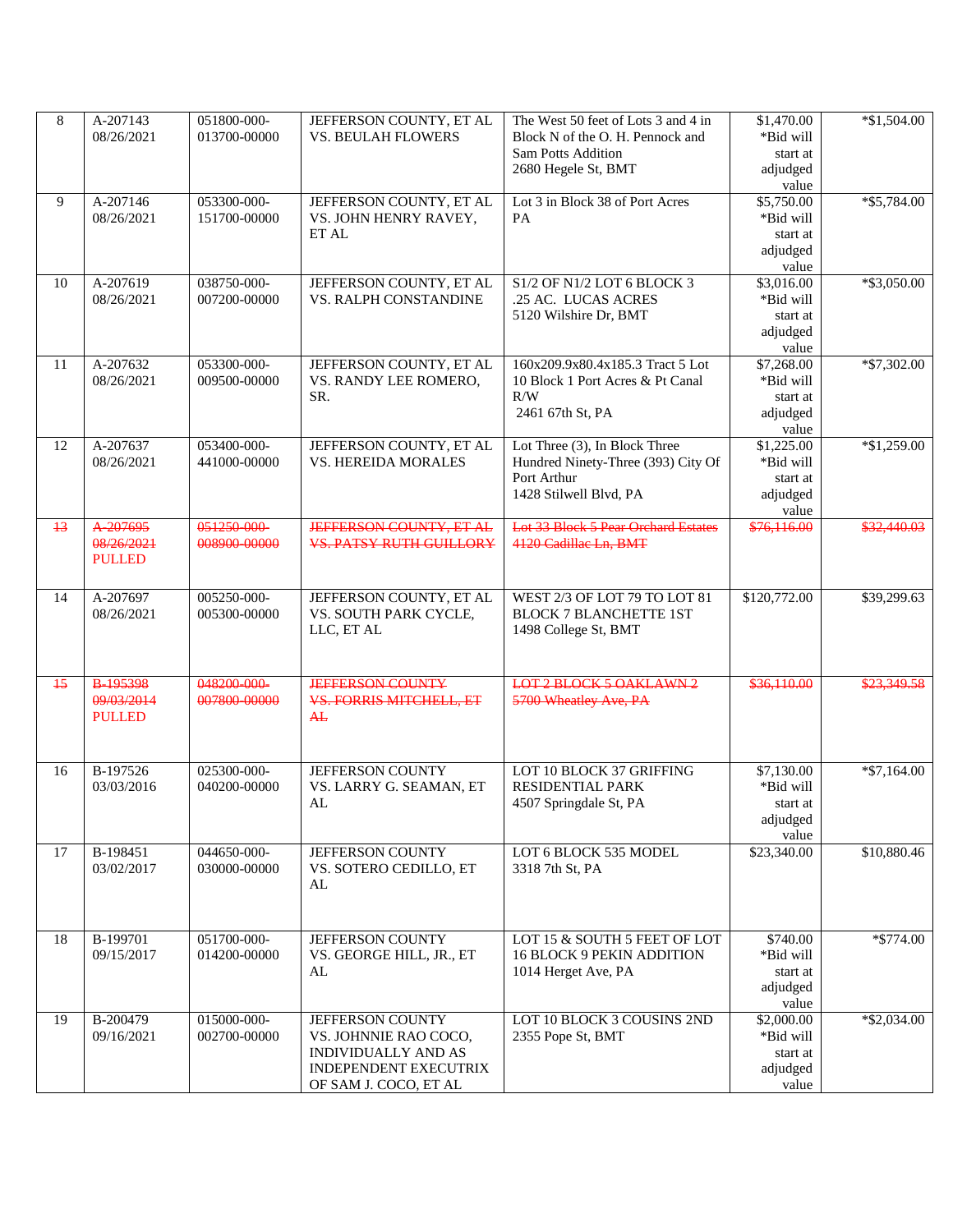| 20  | B-205192<br>09/16/2021<br><b>PULLED</b> | 004900-000-<br>007000-00000     | <b>JEFFERSON COUNTY, ET AL.</b><br>VS. JOSH LIRA, ET AL                                       | All of Lot 11 and the South 10 feet<br>of Lot 12 in Block 8 of Bigelow<br>Addition to Port Neches, Texas, a<br>subdivision in Jefferson County,<br>Texas according to the map or plat<br>thereof recorded in Volume 3, Page<br>132 of the Map Records of Jefferson<br>County, Texas<br>923 Montgomery St, PN | \$90,810.00                                              | \$4.511.84               |
|-----|-----------------------------------------|---------------------------------|-----------------------------------------------------------------------------------------------|--------------------------------------------------------------------------------------------------------------------------------------------------------------------------------------------------------------------------------------------------------------------------------------------------------------|----------------------------------------------------------|--------------------------|
| 21A | B-205201<br>09/16/2021                  | 032500-000-<br>001300-00000     | JEFFERSON COUNTY, ET AL<br>VS. JEANIE T. NGUYEN                                               | TRACT 1: Lot No. Sixteen (16) and<br>Seventeen $(17)$ , Block One $(1)$ , in<br>the Johnson Addition<br>2012 Pennsylvania St, BMT                                                                                                                                                                            | \$4,500.00                                               | \$3,544.35               |
| 21B | B-205201<br>09/16/2021                  | 032500-000-<br>001400-00000     | JEFFERSON COUNTY, ET AL<br>VS. JEANIE T. NGUYEN                                               | TRACT 2: Lot No. Eighteen (18)<br>and the North Seventeen feet of Lot<br>Thirty-Eight (N 17' of 38) Block<br>One (1) Johnson Addition<br>2032 Pennsylvania St, BMT                                                                                                                                           | \$3,015.00                                               | \$2,735.93               |
| 22  | B-206704<br>09/16/2021                  | 002200-000-<br>009000-00000     | JEFFERSON COUNTY, ET AL<br>VS. SLADE W CHRISTY, ET<br>AL                                      | Lot 3 Block 7 Atlantic Gardens<br>5143 33rd St, GVS                                                                                                                                                                                                                                                          | \$37,538.00                                              | \$11,576.39              |
| 23  | B-206731<br>09/16/2021                  | 012150-000-<br>040400-00000     | JEFFERSON COUNTY, ET AL<br>VS. WILLIAM AYERS, ET AL                                           | Lot 17 and West 10 feet of Lot 16<br><b>Block 40 Jef Chaison Addition</b><br>698 Harriot St, BMT                                                                                                                                                                                                             | \$3,038.00<br>*Bid will<br>start at<br>adjudged<br>value | $*$ \$3,072.00           |
| 24  | B-207133<br>09/16/2021                  | 029100-000-<br>000700-00000     | JEFFERSON COUNTY, ET AL<br>VS. ERIC J. GRADNEY, AS<br>TRUSTEE OF THE<br>HILLDALE TRUST, ET AL | Lot Number Eight (8) In Block One<br>(1) Of Hillcrest Terrace<br>110 Hilldale Dr, NED                                                                                                                                                                                                                        | \$17,096.00                                              | \$9,833.75               |
| 25  | B-207152<br>09/16/2021                  | 063000-000-<br>008900-00000     | JEFFERSON COUNTY, ET AL<br><b>VS. JESSIE GIBSON</b>                                           | Lot 2 Block 5 Sunset Gardens<br>PA                                                                                                                                                                                                                                                                           | \$2,940.00<br>*Bid will<br>start at<br>adjudged<br>value | $\overline{$}8,8,974.00$ |
| 26  | B-207160<br>09/16/2021                  | 046050-000-<br>000500-00000     | JEFFERSON COUNTY, ET AL<br>VS. REX M. JONES, ET AL                                            | Lot 3 Block 2 New Texas Addition<br>1809 Avenue D, PN                                                                                                                                                                                                                                                        | \$83,642.00                                              | \$24,276.04              |
| 27  | B-207427<br>09/16/2021<br><b>PULLED</b> | 008900-000-<br>$008000 - 00000$ | <b>JEFFERSON COUNTY, ET AL</b><br><b>VS. WILLIAM GARY</b><br><b>WALLACE</b>                   | Lot 19 and North one-half of Lot 20<br><b>Block 12 Calder Highlands</b><br>845 Central Dr. BMT                                                                                                                                                                                                               | \$185,096,00                                             | \$54,786,16              |
| 28  | B-207438<br>09/16/2021                  | 003000-000-<br>027300-00000     | JEFFERSON COUNTY, ET AL<br>VS. DARIUS JUNEAU, ET AL                                           | Lot Twelve (12) Block Eighteen (18)<br>Beachway<br>3249 19th St, PA                                                                                                                                                                                                                                          | \$70,606.00                                              | \$18,411.28              |
| 29  | B-207445<br>09/16/2021                  | 011550-000-<br>009700-00000     | JEFFERSON COUNTY, ET AL<br><b>VS. LAWRENCE BALKA</b>                                          | Lot No. Eleven (11) Block No.<br>Seven (7) Carver Terrace<br><b>BMT</b>                                                                                                                                                                                                                                      | \$10,445.00                                              | \$8,819.87               |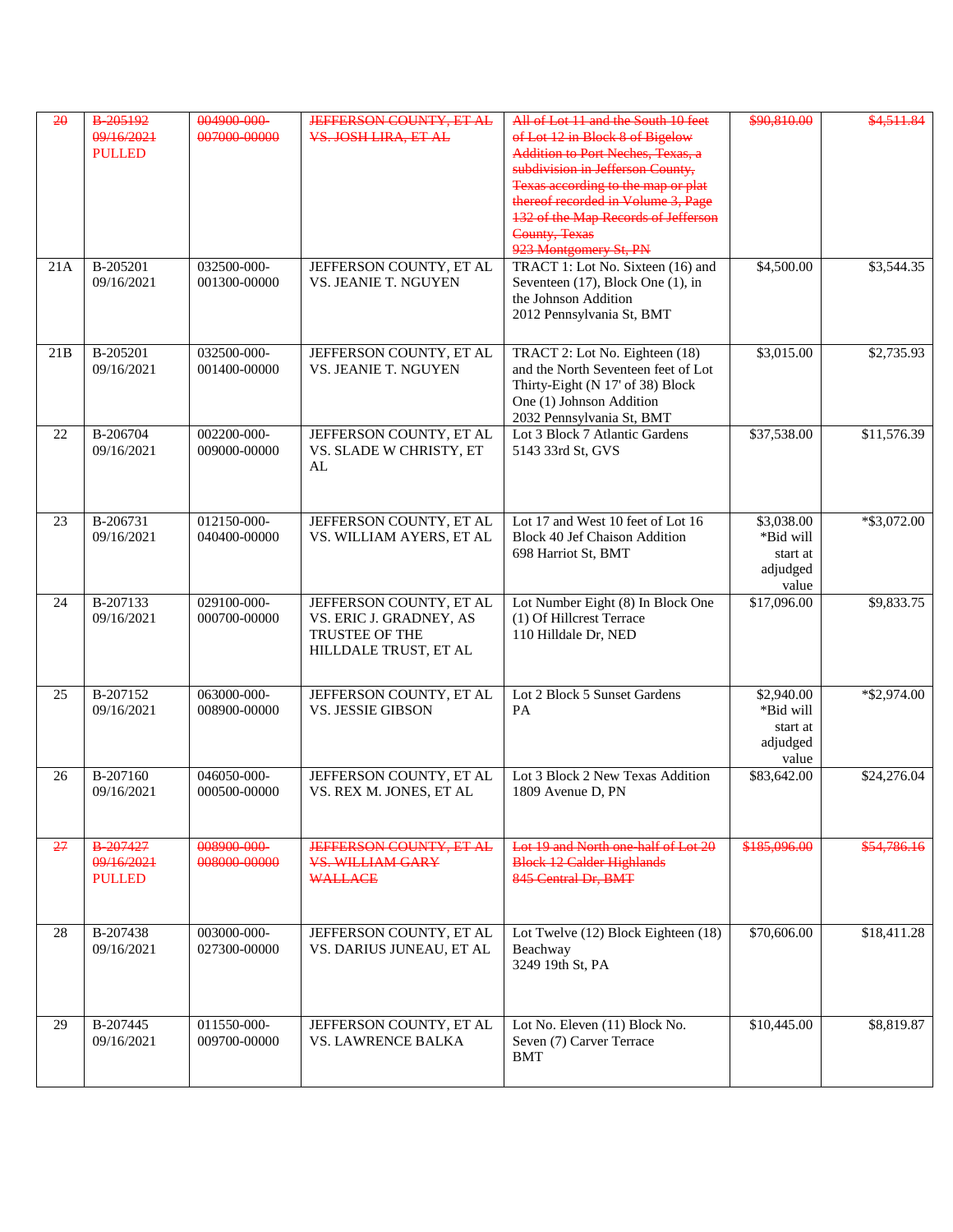| 30 | B-207447<br>09/27/2021                         | 038750-000-<br>005600-00000 | JEFFERSON COUNTY, ET AL<br>VS. TAMMY L. THIERRY, ET<br>AL              | The South Fifty-Two (S. 52') Feet<br>Of Lot No. Fifteen (15), In Block<br>No. Two (2), Of Lucas Acres<br>Addition To The City Of Beaumont,<br>Jefferson County, Texas, According<br>To The Map Or Plat Of Said<br>Addition Of Record In The Office<br>Of The County Clerk Of Jefferson<br>County, Texas And Being More<br>Fully Described In Clerk's File No.<br>9402641 Of The Official Public<br>Records Of Jefferson County, Texas.<br>Also Known As LUCAS ACRES T<br>15D B2 By The Jefferson Central<br>Appraisal District.<br>5075 Idylwood St, BMT | \$3,016.00<br>*Bid will<br>start at<br>adjudged<br>value        | $*$ \$3,050.00 |
|----|------------------------------------------------|-----------------------------|------------------------------------------------------------------------|----------------------------------------------------------------------------------------------------------------------------------------------------------------------------------------------------------------------------------------------------------------------------------------------------------------------------------------------------------------------------------------------------------------------------------------------------------------------------------------------------------------------------------------------------------|-----------------------------------------------------------------|----------------|
| 31 | B-207606<br>09/16/2021                         | 044650-000-<br>117600-00000 | JEFFERSON COUNTY, ET AL<br>VS. JOHN W. SHARPE, ET AL                   | N 1/2 Lot Four (4) Block Five<br>Hundred Ninety-Eight (598) Model<br>Addition<br>3632 12th St, PA                                                                                                                                                                                                                                                                                                                                                                                                                                                        | \$990.00<br>*Bid will<br>start at<br>adjudged<br>value          | $*\$1,024.00$  |
| 32 | B-207607<br>09/16/2021                         | 046050-000-<br>016100-00000 | JEFFERSON COUNTY, ET AL<br>VS. C & K SAGE<br>RESOURCES LLC, ET AL      | Lot Number Thirteen (13), In Block<br>Number Nine (9), Of New Texas<br>Addition, An Addition To The City<br>Of Port Neches In Jefferson County,<br>Texas, According To The Map Or<br>Plat Thereof Recorded In/Under<br>Volume 7, Page 46 Of The Map/Plat<br>Records Of Jefferson County, Texas.<br>Also known on the Jefferson Tax<br>Roll as LT 13 BLK 9 & ADJ<br>ALLEY NEW TEXAS.<br>1009 Montrose St, PN                                                                                                                                              | \$61,871.00                                                     | \$17,055.43    |
| 33 | B-207617<br>09/16/2021<br><b>PULLED</b>        | 037450-000-<br>006800-00000 | <b>JEFFERSON COUNTY, ET AL</b><br>VS. WILL LOVE, ET AL                 | Lot Eight (8) Block Seven (7)<br><b>Lincoln Heights</b><br>1701 Elgie St, BMT                                                                                                                                                                                                                                                                                                                                                                                                                                                                            | \$1,820.00<br><b>*Bid will</b><br>start at<br>adjudged<br>value | *\$1,854.00    |
| 34 | B-207621<br>09/16/2021                         | 039000-000-<br>007500-00000 | JEFFERSON COUNTY, ET AL<br>VS. HELEN S. HARLOW, ET<br>AL               | Lot Five (5) Block Three (3)<br>Lynwood Terrace<br>2350 Hayes Ln, BMT                                                                                                                                                                                                                                                                                                                                                                                                                                                                                    | \$3,990.00<br>*Bid will<br>start at<br>adjudged<br>value        | $*$ \$4,024.00 |
| 35 | <b>B-207689</b><br>09/16/2021<br><b>PULLED</b> | 062250-000-<br>000100-00000 | <b>JEFFERSON COUNTY, ET AL.</b><br>VS. PATRICIA E.<br><b>PATTERSON</b> | Lot 1 in Block 5 Stonegate Manor,<br>Section 1<br>8637 Greenbriar Ln, PA                                                                                                                                                                                                                                                                                                                                                                                                                                                                                 | \$132,506.00                                                    | \$46,047.00    |
| 36 | B-207714<br>09/16/2021                         | 011700-000-<br>002700-00000 | JEFFERSON COUNTY, ET AL<br><b>VS. KATHERINE MARIA</b><br><b>JONES</b>  | Lot Nineteen (19) Block Two (2)<br><b>Central Addition</b><br>2026 9th St, PN                                                                                                                                                                                                                                                                                                                                                                                                                                                                            | \$92,291.00                                                     | \$21,291.96    |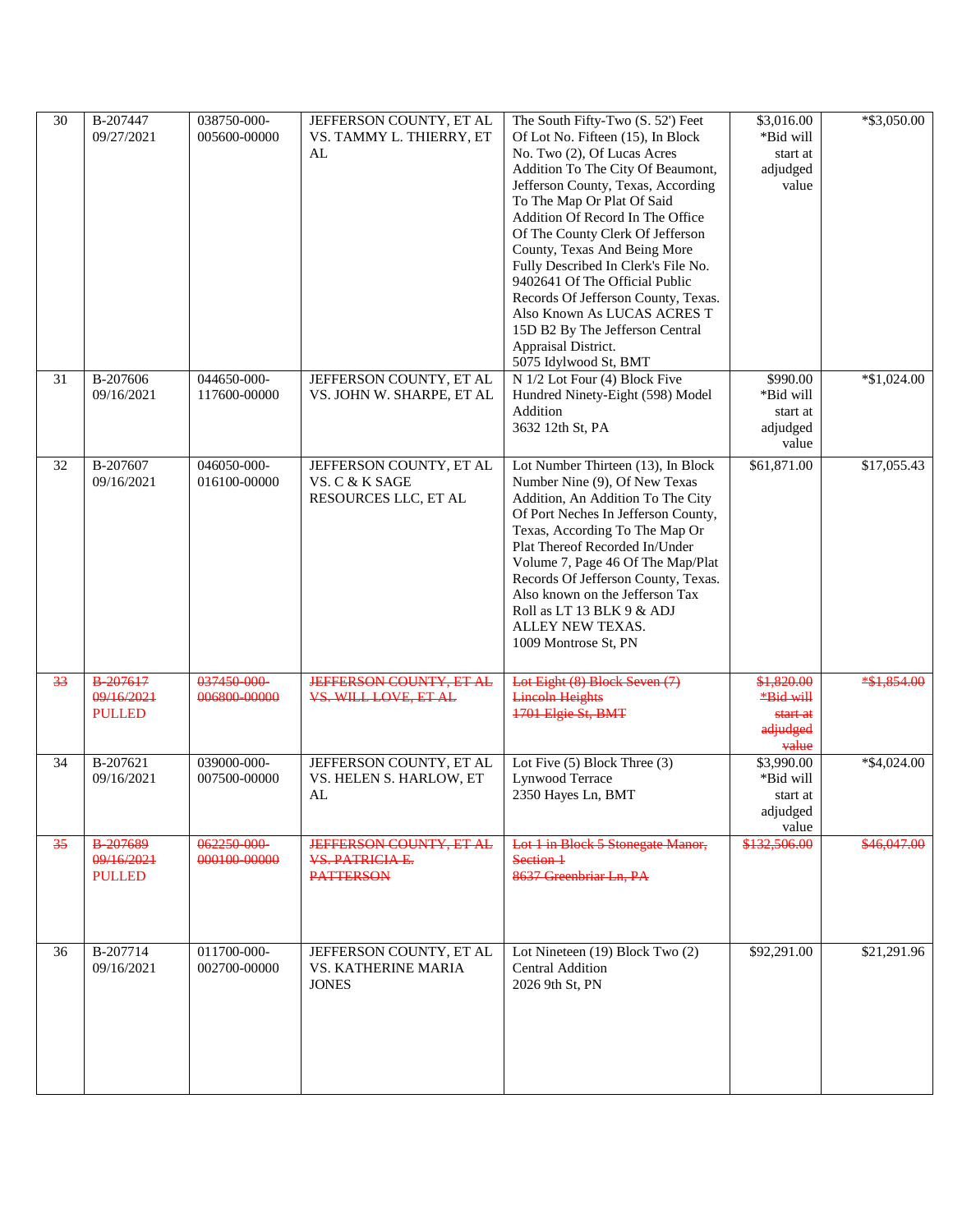| 37        | <b>B-207718</b><br>09/16/2021<br><b>PULLED</b> | 017250-090-<br>047700-00000                                     | <b>JEFFERSON COUNTY ET AL</b><br><b>VS. BROCK D. NEIREITER,</b><br><b>ET AL</b>    | Lot Number Five (5). In Block<br>Number Nineteen (19) Dowlen West<br>Unit X, (10), An Addition To The<br><b>City Of Beaumont, Jefferson</b><br>County, Texas, According To The<br>Map Or Plat Of Record In Volume<br>12, Page 7 Of The Map Records Of<br>Jefferson County, Texas, AKA<br><b>DOWLEN WEST UNIT 10 LOT 5</b><br><b>BLOCK 19 &amp; 101 ACRES</b><br><b>ABSTACT 56 H WILLIAMS</b><br><b>TRACT 422 SP 2 ON THE</b><br><b>JEFFERSON COUNTY TAX</b><br><b>ROLL</b><br><b>1125 Shakespeare Dr, BMT</b> | \$205,248.00                                             | \$39,312.46    |
|-----------|------------------------------------------------|-----------------------------------------------------------------|------------------------------------------------------------------------------------|---------------------------------------------------------------------------------------------------------------------------------------------------------------------------------------------------------------------------------------------------------------------------------------------------------------------------------------------------------------------------------------------------------------------------------------------------------------------------------------------------------------|----------------------------------------------------------|----------------|
| 38        | B-207842<br>09/16/2021                         | 274700-000-<br>003100-00000                                     | JEFFERSON COUNTY, ET AL<br>VS. EMMA MAE BAUGH, ET<br>AL                            | PLAT G TRACT 30 D BROWN<br>1120 Buford St, BMT                                                                                                                                                                                                                                                                                                                                                                                                                                                                | \$2,200.00<br>*Bid will<br>start at<br>adjudged<br>value | $*$ \$2,234.00 |
| 39        | D-202944<br>05/16/2019<br><b>PULLED</b>        | 066450-000-<br>000200-00000                                     | <b>IEFFERSON COUNTY</b><br><b>VS. SIMON CARRON, ET AL</b>                          | <b>LOT 2 BLOCK 1 VISTA VILLAGE</b><br>PA                                                                                                                                                                                                                                                                                                                                                                                                                                                                      | \$5,640.00                                               | \$4,989.81     |
| $4\theta$ | D-204605<br>11/12/2020<br><b>PULLED</b>        | 043000-000-<br>013000-00000<br>&<br>043000-000-<br>013100-00000 | <b>JEFFERSON COUNTY, ET AL</b><br>VS. IDA SHAW, ET AL                              | <b>TRACT 1: NE 100X140' LOT 10</b><br>LOT 11 LOT 12 BLOCK 17<br>$MCFADDIN2^{ND.&}$<br>TRACT 2: South Parts Lots 10, 11,<br>12 & North West Part Lot 10 Block<br>17 MeFaddin 2<br><b>BMT</b><br>585 4 <sup>TH</sup> St & 4 <sup>th</sup> St, BMT                                                                                                                                                                                                                                                               | \$9,800.00<br>& \$6,000.00                               | \$2,182.34     |
| 41        | D-206702<br>++/18/2021<br><b>PULLED</b>        | 069150-000-<br>008000-00000                                     | <b>JEFFERSON COUNTY, ET AL</b><br><b>VS. WHITNEY KIRK</b><br><b>LEBLANC, ET AL</b> | N60' Lot 11 Block 5 Westfield<br><del>Terrace 3</del><br>270 Enfield Ln. BMT                                                                                                                                                                                                                                                                                                                                                                                                                                  | \$111,885.00                                             | \$17,774.15    |
| 42        | D-206708<br>05/13/2021                         | 062150-000-<br>000800-00000                                     | JEFFERSON COUNTY, ET AL<br><b>VS. KAREN S. OGLETREE</b>                            | Lots Seven (7) And Eight (8)<br>Stillwell Addition<br>125 W 12th St, PA                                                                                                                                                                                                                                                                                                                                                                                                                                       | \$1,582.00<br>*Bid will<br>start at<br>adjudge<br>value  | $*$ \$1,616.00 |
| 43        | D-206823<br>05/13/2021                         | 019900-000-<br>001200-00000                                     | JEFFERSON COUNTY, ET AL<br>VS. RENE PAZ, ET AL                                     | Lot Number Eight (8) Fairview<br>Addition<br>2100 Neches Ave, PA                                                                                                                                                                                                                                                                                                                                                                                                                                              | \$7,841.00<br>*Bid will<br>start at<br>adjudge<br>value  | *\$7,875.00    |
| 44        | D-207156<br>11/18/2021                         | 053400-000-<br>038500-00000                                     | JEFFERSON COUNTY, ET AL<br>VS. KIMOTHY RAY<br>FLOWERS, ET AL                       | Lot 10 in Block 36 City of Port<br>Arthur<br>821 10th St, PA                                                                                                                                                                                                                                                                                                                                                                                                                                                  | \$35,508.00                                              | \$16,707.59    |
| 45        | D-207420<br>11/18/2021                         | 002550-000-<br>031200-00000                                     | JEFFERSON COUNTY, ET AL<br><b>VS. RICKY ROBERT</b><br>CONERLY, ET AL               | E29 1/2' Lot 17 W30' Lot 18 Block<br>19 Averill<br>2372 North St, BMT                                                                                                                                                                                                                                                                                                                                                                                                                                         | \$103,916.00                                             | \$59,787.37    |
| 46        | D-207423<br>11/18/2021                         | 009300-000-<br>010300-00000                                     | JEFFERSON COUNTY, ET AL<br><b>VS. VERONICA</b><br>HAIRGROVE, ET AL                 | Lot 117 of Calder Terrace<br>175 W Circuit Dr, BMT                                                                                                                                                                                                                                                                                                                                                                                                                                                            | \$166,800.00                                             | \$62,483.91    |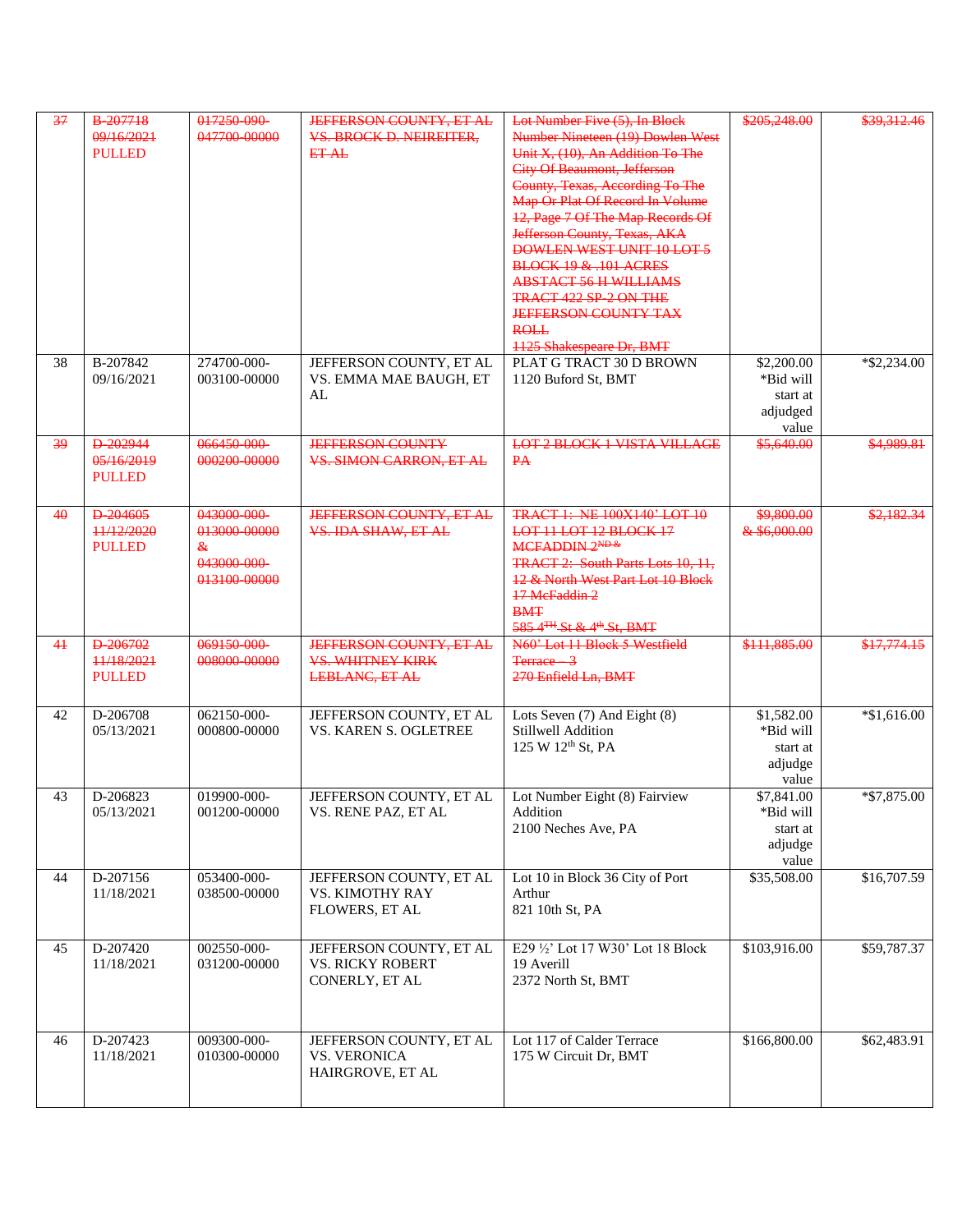| 47 | D-207449                                | 052800-000-                 | JEFFERSON COUNTY, ET AL                                                                | Lot 3 W 1/2 Lot 2 Block 122                                                                                                                                                                                                                                                                                                                                                                                                                                                                                                                           | \$3,675.00                                                             | $*3,709.00$ |
|----|-----------------------------------------|-----------------------------|----------------------------------------------------------------------------------------|-------------------------------------------------------------------------------------------------------------------------------------------------------------------------------------------------------------------------------------------------------------------------------------------------------------------------------------------------------------------------------------------------------------------------------------------------------------------------------------------------------------------------------------------------------|------------------------------------------------------------------------|-------------|
|    | 11/18/2021                              | 048700-00000                | VS. MATTIE JOHNSON, ET<br>AL                                                           | Pinecrest<br>2465 Buchanan St, BMT                                                                                                                                                                                                                                                                                                                                                                                                                                                                                                                    | *Bid will<br>start at<br>adjudge                                       |             |
|    |                                         |                             |                                                                                        |                                                                                                                                                                                                                                                                                                                                                                                                                                                                                                                                                       | value                                                                  |             |
| 48 | D-207450<br>11/18/2021                  | 053400-000-<br>555300-00000 | JEFFERSON COUNTY, ET AL<br>VS. VIRGINIA W. THOMAS                                      | The East Thirty-Three And One-<br>Third (E. 33 1/3') Feet Of Lot<br>Number Eight (8), Block Number<br>Five Hundred One (501) City Of<br>Port Arthur Addition<br>213 13th St, PA                                                                                                                                                                                                                                                                                                                                                                       | \$33,476.00                                                            | \$7,315.81  |
| 49 | D-207603<br>11/18/2021                  | 044250-000-<br>006200-00000 | JEFFERSON COUNTY, ET AL<br>VS. STACY BAKER, ET AL                                      | Lot Number Seven, Block Number<br>Three (3) Of Midway Addition<br>715 S 10th 1/2 St, NED                                                                                                                                                                                                                                                                                                                                                                                                                                                              | \$191,499.00                                                           | \$27,090.89 |
|    |                                         |                             |                                                                                        |                                                                                                                                                                                                                                                                                                                                                                                                                                                                                                                                                       |                                                                        |             |
| 50 | D-207610<br>11/18/2021                  | 049400-000-<br>041564-00200 | JEFFERSON COUNTY, ET AL<br>VS. COMMUNITY IN-POWER<br>& DEVELOPMENT<br>ASSOCIATION INC. | LOT 4 BLK 11 RG I TR 4 LOT 1<br>BLK 11 RG J TR 2 PALCO 8.005<br>AC<br>PA                                                                                                                                                                                                                                                                                                                                                                                                                                                                              | \$212,004.00                                                           | \$33,989.75 |
| 51 | D-207625<br>11/18/2021                  | 252411-000-<br>003100-00000 | JEFFERSON COUNTY, ET AL<br>VS. ROSE NELL MCQUEEN                                       | PL D11 PT TR 34 A WILLIAMS<br>2060 Live Oak St, BMT                                                                                                                                                                                                                                                                                                                                                                                                                                                                                                   | \$754.00<br>*Bid will<br>$\operatorname{start}$ at<br>adjudge<br>value | *\$788.00   |
| 52 | D-207699<br>11/18/2021<br><b>PULLED</b> | 042450-000-<br>002800-00000 | <b>JEFFERSON COUNTY, ET AL</b><br><b>VS. PATRICK EDWARD</b><br>NEFF, ET AL             | Lot Thirty Four (34) In Block 'A' Of<br>Mayfair Addition<br>1670 Avalon St, BMT                                                                                                                                                                                                                                                                                                                                                                                                                                                                       | \$141,682.00                                                           | \$21,874.59 |
| 53 | D-207702<br>11/18/2021                  | 001200-000-<br>000500-00000 | JEFFERSON COUNTY, ET AL<br><b>VS. SUSAN LORRIANE</b><br>ENDERLE MCFADDIN, ET<br>AL     | Lot 3 Block 2 Amelia Heights 3rd<br>Addition<br>2095 Montrose St, BMT                                                                                                                                                                                                                                                                                                                                                                                                                                                                                 | \$94,386.00                                                            | \$33,294.31 |
| 54 | D-207708<br>11/18/2021                  | 008900-000-<br>015100-00000 | JEFFERSON COUNTY, ET AL<br>VS. RHONDA CLEVENGER                                        | North One-Half (N. 1/2) Lot Eight<br>(8) And All Of Lot Nine (9) Block<br>Seventeen (17) Calder Highlands<br>1418 Central Dr, BMT                                                                                                                                                                                                                                                                                                                                                                                                                     | \$166,606.00                                                           | \$33,839.89 |
| 55 | D-207710<br>11/18/2021                  | 009250-000-<br>011100-00000 | JEFFERSON COUNTY, ET AL<br>VS. POLLY FLOWERS, ET AL                                    | Lot Six (6) And The South Fifty Feet<br>(S. 50') Of Lot Seven (7) Block Nine<br>(9) Calder Place<br>602 23rd St, BMT                                                                                                                                                                                                                                                                                                                                                                                                                                  | \$119,368.00                                                           | \$19,931.05 |
| 56 | D-207717<br>11/18/2021                  | 016750-000-<br>003900-00000 | JEFFERSON COUNTY, ET AL<br>VS. DIANA M. DUVAL                                          | Lot Three (3) Block Four (4) Dixie<br>Gardens<br>5549 Hogaboom Rd, GVS                                                                                                                                                                                                                                                                                                                                                                                                                                                                                | \$107,278.00                                                           | \$24,292.61 |
| 57 | D-207726<br>11/18/2021                  | 028850-000-<br>004800-00000 | JEFFERSON COUNTY, ET AL<br>VS. NORAH EILEEN SMITH                                      | The Northeast One-Half Of Lot<br>Number Twenty-Two (NE. 1/2 Of<br>22) And The Southwest One-Half Of<br>Lot Number Twenty-Three (SW. 1/2<br>Of 23) In Block Number Four (4) Of<br>Hillcrest Addition To The Town Of<br>Nederland, Jefferson County, Texas;<br>As The Same Appears Upon The<br>Map Or Plat Thereof, On File And Of<br>Record In Volume 4, Page 80, Map<br>Records Of Jefferson County, Texas,<br>Also Known As, E 1/2 Lt 22 & W 1/2<br>Lt 23, Blk 4, Hillcrest 1st By The<br>Jefferson County Appraisal District.<br>2512 Avenue B, NED | \$59,993.00                                                            | \$18,517.81 |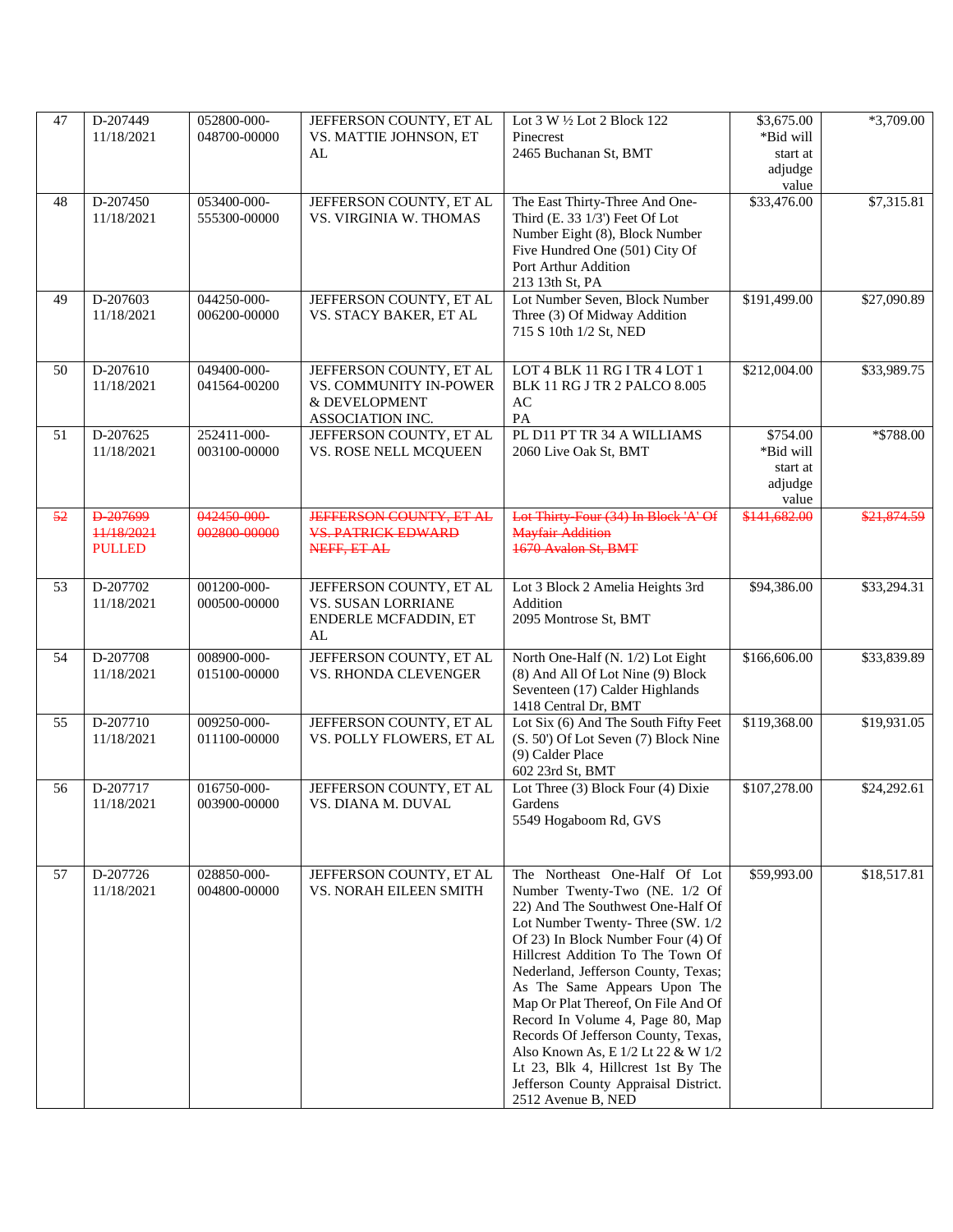| $\overline{58}$ | D-207727<br>11/18/2021                  | 028850-000-<br>014350-00000 | JEFFERSON COUNTY, ET AL<br><b>VS. CHADINE FRANKLIN</b>                        | South Fifty Feet Of Lots Numbered<br>One And Two (S. 50' Of 1 & 2) In<br>Block Number Eleven (11) Hillcrest<br>408 S 23rd St, NED                                                                                                                                                                                      | \$13,200.00                                              | \$7,579.87     |
|-----------------|-----------------------------------------|-----------------------------|-------------------------------------------------------------------------------|------------------------------------------------------------------------------------------------------------------------------------------------------------------------------------------------------------------------------------------------------------------------------------------------------------------------|----------------------------------------------------------|----------------|
| 59              | D-207732<br>11/18/2021                  | 035450-000-<br>015500-00000 | JEFFERSON COUNTY, ET AL<br>VS. VAN THAN LE                                    | Lot Five $(5)$ , In Block Fifteen $(15)$<br>Of Lambert Addition, An Addition<br>To The City Of Port Arthur,<br>Jefferson County, Texas, As Same Is<br>Reflected By Map Or Plat Of Said<br>Addition On File And Of Record In<br>Volume 5, Page 28 Of The Map<br>Records Of Jefferson County, Texas.<br>3324 14th St, PA | \$980.00<br>*Bid will<br>start at<br>adjudged<br>value   | $*$ \$1,014.00 |
| 60              | D-207985<br>11/18/2021                  | 051850-000-<br>000600-00000 | JEFFERSON COUNTY, ET AL<br>VS. CLARA GOODMAN                                  | Lot 7 Block 1 O H Pennock<br>3830 Houston St, BMT                                                                                                                                                                                                                                                                      | \$21,424.00                                              | \$17,635.01    |
| 61              | D-208156<br>11/18/2021                  | 053400-000-<br>426900-00000 | JEFFERSON COUNTY, ET AL<br>VS. WANDA BEAN, ET AL                              | Lot Number Three (3) Block<br>Number Three Hundred Eighty<br>(380) City Of Port Arthur<br>1626 14th St, PA                                                                                                                                                                                                             | \$75,472.00                                              | \$25,813.05    |
| 62A             | E-194798<br>12/04/2013<br><b>PULLED</b> | 044650-000-<br>051400-00000 | <b>JEFFERSON COUNTY</b><br><b>VS. DARTANIA SHELTON</b>                        | <b>TRACT 1: LOT 14 BLK 551</b><br><b>MODEL</b><br>2925 8th St. PA                                                                                                                                                                                                                                                      | \$17,710.00                                              | \$7,928.68     |
| 62B             | E-194798<br>12/04/2013<br><b>PULLED</b> | 049400-000-<br>057900-00000 | <b>JEFFERSON COUNTY</b><br><b>VS. DARTANIA SHELTON</b>                        | TRACT 2: E 55' X 400' OF W 330'<br>OF LOT 2 TRACT 5 BLK 9<br><b>RANGE O PALCO</b><br>625 53rd St, PA                                                                                                                                                                                                                   | \$17,880.00                                              | \$8,670.97     |
| 63              | E-202701<br>12/05/2019<br><b>PULLED</b> | 047400-000-<br>002700-00000 | <b>JEFFERSON COUNTY</b><br><b>VS. SHANNON DENARD</b>                          | <b>LOTS FORTY-TWO (42) AND</b><br>FORTY-THREE (43) BLOCK FIVE<br>(5) O'BRIEN ADDITION<br>1595 S M L King Jr Pkwy, BMT                                                                                                                                                                                                  | \$50,930.00                                              | \$5,296.27     |
| 64              | E-202708<br>06/10/2021                  | 067550-000-<br>008400-00000 | <b>JEFFERSON COUNTY</b><br>VS. DANE E. BARBRE                                 | LOT ELEVEN-A (11-A) BLOCK<br>TWO (2) WESCALDER FIG<br><b>ACRES 70X240'</b><br>8890 Blaylock Ln, BMT                                                                                                                                                                                                                    | \$61,655.00                                              | \$14,260.84    |
| 65              | E-204876<br>12/02/2021                  | 062500-000-<br>019900-00000 | JEFFERSON COUNTY, ET AL<br>VS. ALTON JOSEPH KING,<br>ET AL                    | Lot 11 in Block 14 of Suburban<br>Acres Addition, Unit 3, a<br>subdivision in Jefferson County,<br>Texas according to the map or plat<br>thereof recorded in Volume 10, Page<br>52 of the Map Records of Jefferson<br>County, Texas<br>7830 Homer Dr, BMT                                                              | \$7,000.00                                               | \$7,034.00     |
| 66              | E-205161<br>12/02/2021                  | 009700-000-<br>000800-00000 | JEFFERSON COUNTY, ET AL<br><b>VS. THOMAS NOLAN</b><br>KIZZIAH, ET AL          | North One-Half of Lot Number<br>Eight Block Number Two of<br>Caldwood Acres<br>710 Lindbergh Dr, BMT                                                                                                                                                                                                                   | \$226,925.00                                             | \$16,318.39    |
| 67              | E-207150<br>06/10/2021                  | 056850-000-<br>014800-00000 | JEFFERSON COUNTY, ET AL<br><b>VS. THOMAS ALEX</b><br><b>WASHINGTON, ET AL</b> | Lot 10 in Block 5 of Roosevelt<br>Subdivision, a subdivision in<br>Jefferson County, Texas according<br>to the map or plat thereof recorded in<br>Volume 7, Page 52 of the Map<br>Records of Jefferson County, Texas.<br>1106 W 6th St, PA                                                                             | \$1,164.00<br>*Bid will<br>start at<br>adjudged<br>value | $*$ \$1,198.00 |